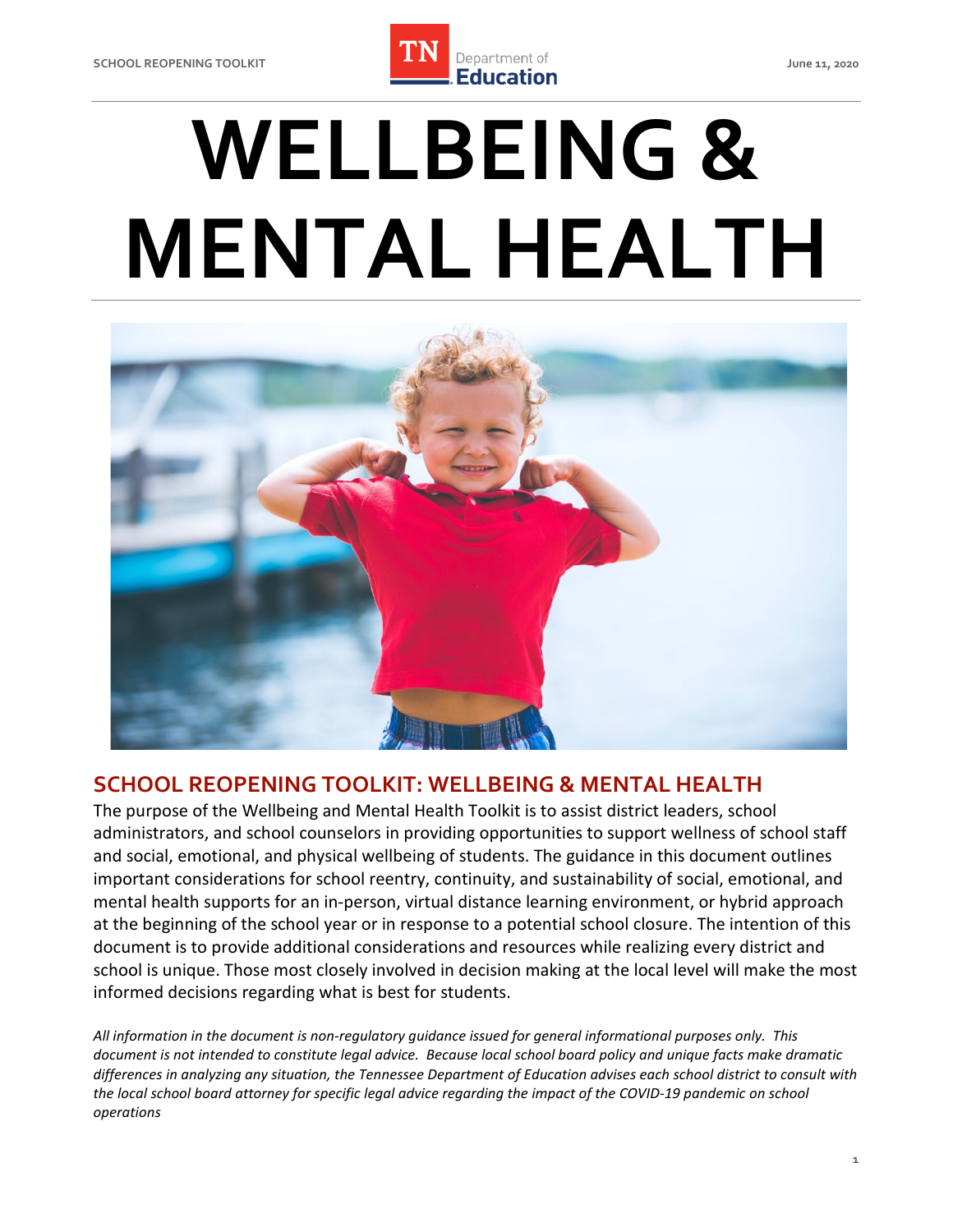

# **II. Checklist**

# **Planning for School Reopening**

#### **District Leaders:**

 hybrid approach, and on the bus (as applicable). These district expectations may be with related video messages from the superintendent and other district leaders.  $\Box$  Develop a family engagement communication plan that includes informing parents of updated expectations for students returning to a traditional school setting, during online class sessions, communicated through notification letters with translation to meet the needs of families. Additionally, districts should consider posting these expectations on their social media pages

 $\Box$  To set students up for success, districts should consider sending families advance notification and guidance on the following:

- $\circ$  Home Learning Environment It is important for families to provide the space for learning online that is free of distractions such as other siblings or other electronic devices.
- $\circ$  Mandated Reporting Families should receive reminders about regulations for mandated reporting, which may include what is seen during on-line lessons.
- supports, make parents aware of it with easy next steps to access or apply for them. This may include any partnerships with 21<sup>st</sup> CCLCs.  $\circ$  Access to Academic Support – If your district is providing additional tutoring or learning
- $\circ$  Access to Family Supports provide a one-stop shop online resource page for families to prescription glasses for kids. Also list local resources in the community for food, rent resources for families experiencing domestic violence and homelessness. In some communities, it is best to list and identify resources specific to serving the needs of undocumented families or those impacted by the effects of a chronic illness in the home. receive free counseling services, legal aid (i.e. child custody and eviction cases), and assistance, financial support for utilities, and Worksource programs. Consider including
- organizations to provide supports (telehealth service options through mental health  $\circ$  If available, a district representative may contact additional community health and wellness agencies, counseling programs through universities).
- $\circ$  All online communication materials should ideally have the capability of being translated and frequently updated by the district and referred to by staff.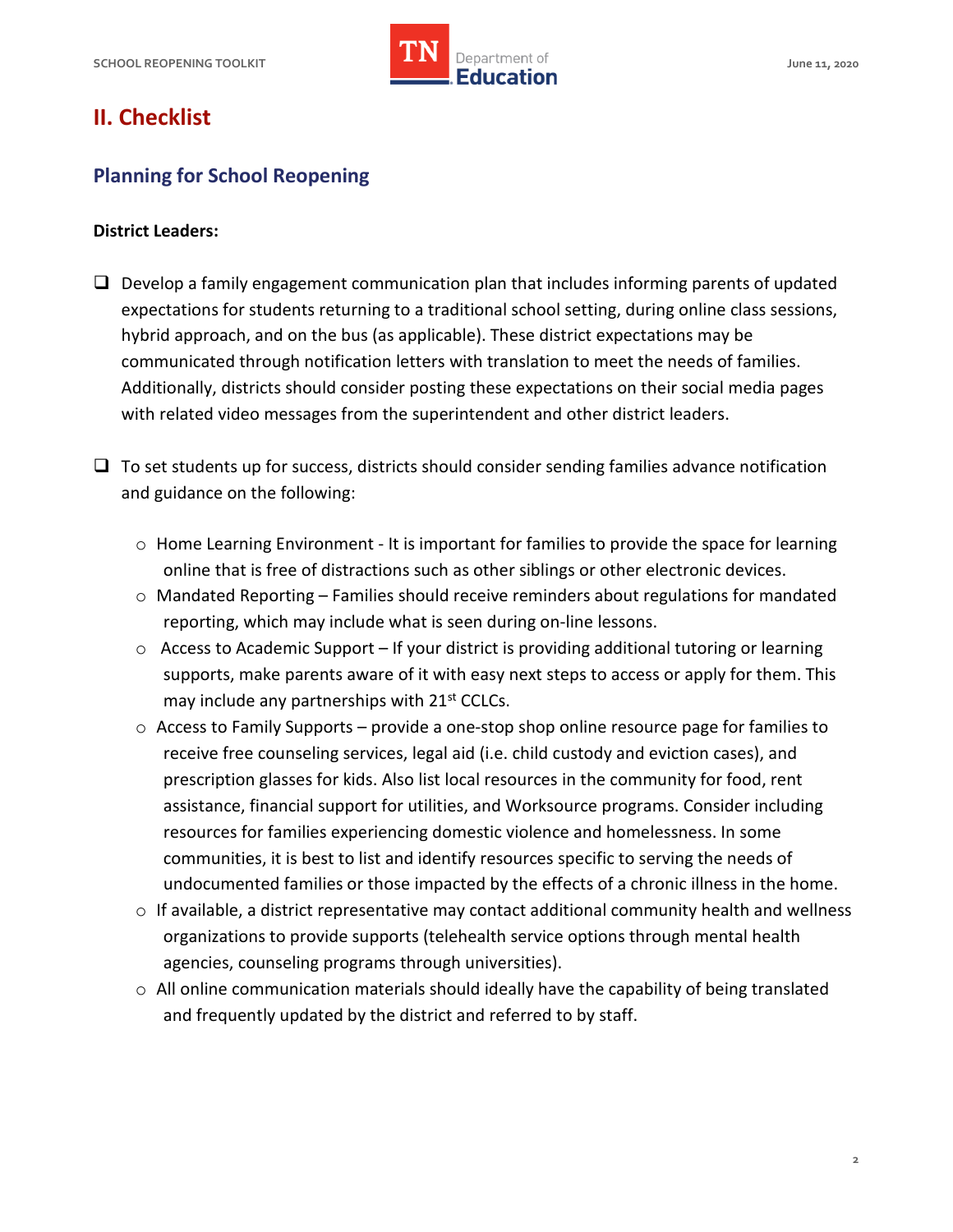# **SCHOOL REOPENING TOOLKIT SCHOOL ASSESSED ASSESSED AT A PROPERTY OF A SERVICE OF A SERVICE OF A SCHOOL AND A June 11, 2020 lightlerightlerightlerightlerightlerightlerightlerightlerightlerightlerightlerightlerightlerightlerightlerightlerightlerightlerightlerightlerightlerightlerightlerightlerightlerightlerightlerightlerightlerightlerightlerigh IMPLE Department of**

- mental health liaison, family resource center, school nurse, McKinney-Vento liaison, and  $\Box$  Assemble, identify, and review processes for students, families, and staff to access health and wellness support services (i.e. coordinated school health, social worker, school-based community mental and physical health agencies).
- $\Box$  Assess current emergency response plans with local stakeholders and district-level leaders.
- $\Box$  Establish plans and personnel in place to lead professional development and guidance for educators to address the social, emotional, and mental health needs of students (i.e. PREPARE Training).
- $\Box$  Identify policies and procedures which adhere to FERPA, HIPPA, etc., on online and virtual platforms that aid in addressing mental health and wellness supports.
- and bullying prevention. Train bus drivers on how to communicate these changes and to  $\Box$  Review and update policies on bus riding behavior expectations to assure social distancing intervene when necessary.

# **School Leaders:**

- team. Provide adequate crisis response training to all staff to support the wellbeing of all  $\Box$  Review emergency response plans and specific role(s) of each member on the crisis response students.
- reopening procedures, and associated health and wellness protocols to reduce potential  $\Box$  Create notification letter to inform parents and caregivers of district guidelines, school misinformation from unofficial sources and ensure consistent messaging. Letter should be provided in the dominant language of the recipient household.
- procedures, and associated health and wellness protocols to reduce potential misinformation from unofficial sources and ensure consistent messaging.  $\Box$  Create school/ district based information sheet to advise personnel of guidelines, reopening
- guidelines, reopening procedures, and associated health and wellness protocols to reinforce notifications for updates, as needed.  $\Box$  Prepare handouts and school website updates for parents and school personnel regarding consistent messaging when reopening occurs. Provide automated phone calls and text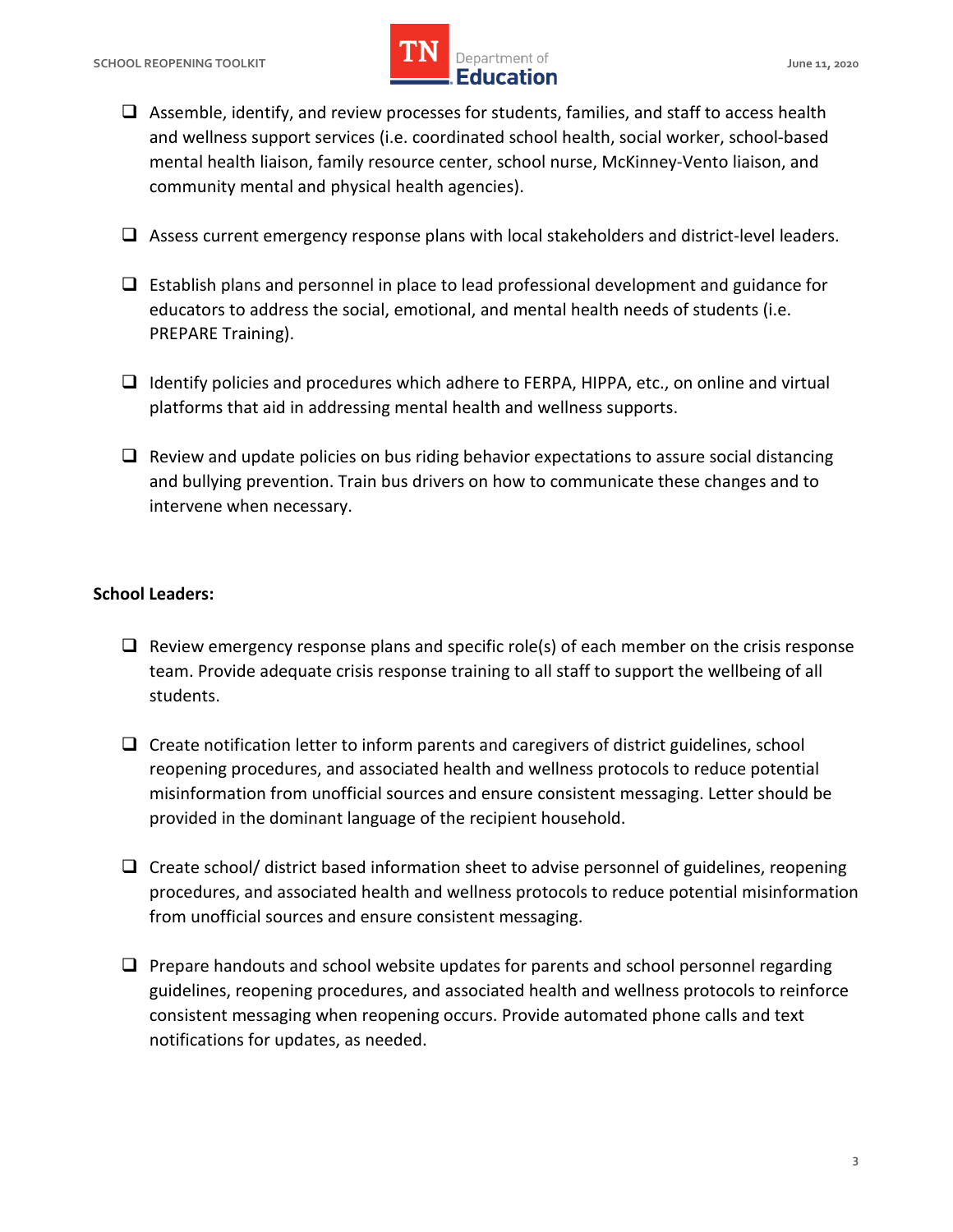

- $\Box$  Consult with counselors and wellness team on staff self-care supports available and develop daily check-in platforms to communicate their wellbeing and resources available.
- $\Box$  Ensure all media inquiries are directed to the appropriate school or district liaison. Develop talking points and FAQs in advance of media outreach and engagement.
- $\Box$  If available, contact previously identified community health and wellness providers to arrange for support services for students and staff (i.e. mental and physical health professionals).
- $\square$  Designate private rooms and/or offices for nurses, coordinated school health director, staff needs and concerns in a confidential manner to comply with all state and federal counselors, social workers, or other health and wellness professionals to address student and regulations (i.e. HIPPA, FERPA, student PII etc.).
- $\Box$  Conduct mandatory staff and faculty meeting prior to school reopening to review reopening guidelines, procedures and associated health protocols to ensure consistent messaging.
- $\Box$  Review process for student access to health and wellness support services. Ensure health and wellness professionals (i.e. nurse, coordinated school health, school counselor, social worker, school psychologist, community mental and physical health) are in attendance at the mandatory staff and faculty meeting to respond to questions and concerns.
- $\Box$  Ensure student and staff contact information and emergency contact information is current.
- $\Box$  Identify schedule changes, if applicable.
- $\Box$  Review logistics for managing increased health clinic/room traffic.
- mail or phone may be necessary during school closures or times of distance learning.  $\square$  Ensure accurate contact information exists for every student as communication through e-
- $\Box$  Create a school-wide plan that is communicated with faculty and staff regarding expectations for continued contact with students in a virtual or online format.
- $\Box$  Provide professional development opportunities for all educators on expectations and guidance for meeting the social and emotional needs of students that addresses all scenarios of best practices in person and in a distance learning format.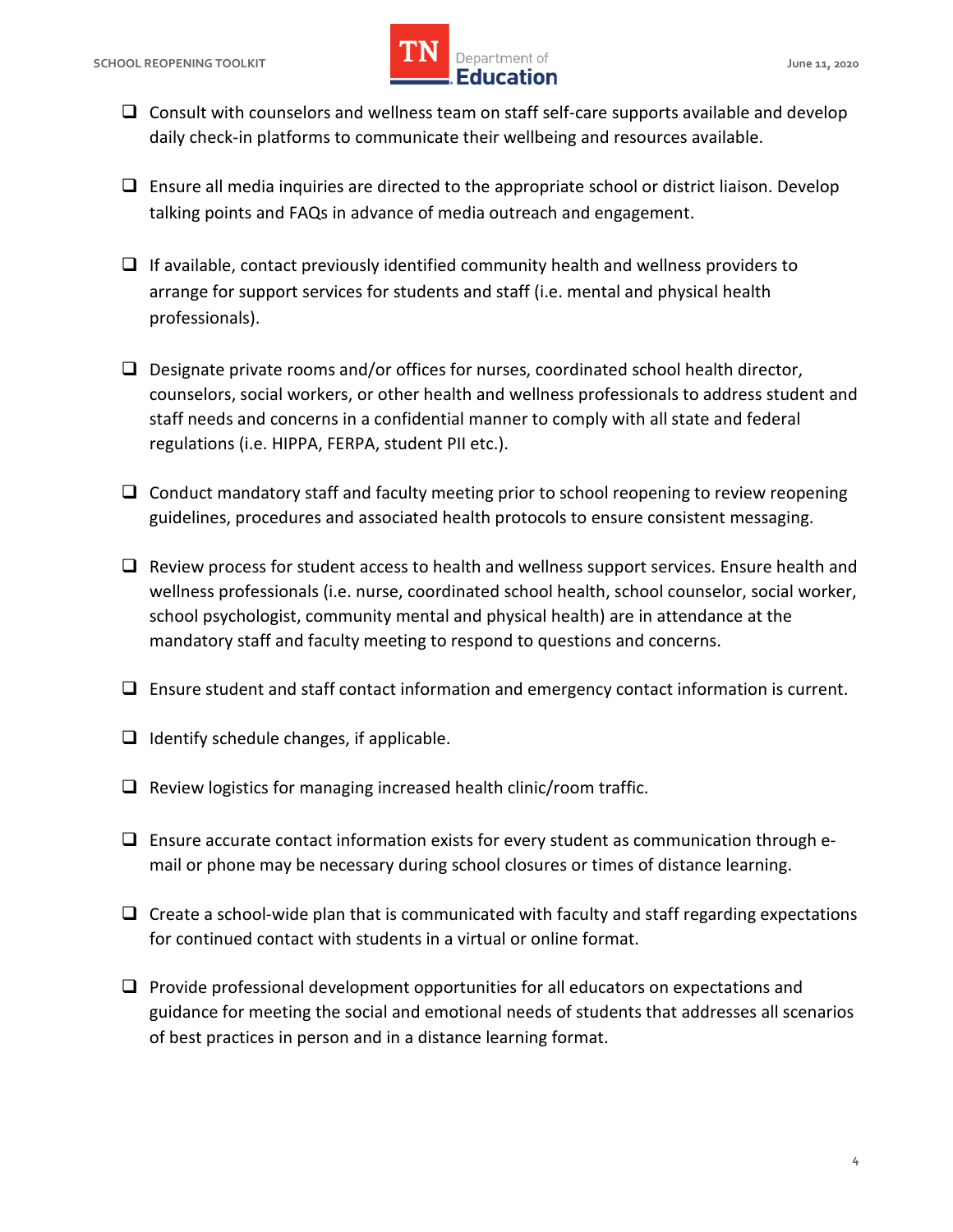

## **School Counselors:**

- or in person by a trainer. This professional development opportunity includes a checklist in advance of a crisis, best practices in a postvention plan, restoring community for first day back at school, skills for postvention team members, and building resilience. Additionally, it reviews with teachers and staff the typical trauma reactions to be anticipated, as well as  $\Box$  Use [Tennessee Schools: PREPARE,](https://www.tn.gov/content/dam/tn/education/safety/safe_sch/prepare_manual.pdf) a crisis postvention with 3 hours that can be done virtually providing suggestions of healing activities for children in the aftermath of a crisis or trauma.
- $\Box$  Review the Counseling Reopening Toolkit
- $\Box$  Present debriefing exercise, such as the one detailed below, as a tool to be utilized to encourage student sharing of feelings, thoughts, and reactions. This exercise should be practiced by teachers and staff in the mandatory before school reopening meeting.
	- $\circ$  Should be conducted at start of the school day
	- o Duration of activity is 30-40 minutes
	- $\circ$  Adherence to the exercise script should be emphasized for optimal efficacy Introduction: "We have all been through a difficult time, and we know talking about it can help. Today we will talk in a circle about what we know, how we are feeling, how we are reacting, and what feelings we may have. We will go around and give everyone a turn. If your do not wish to talk, just say "pass." Let's try to listen to each other without interrupting and have a safe place for everyone to talk. "

Fact and thought stage: The teacher will start by sharing the fact statement that was previously shared by the Principal to clarify misinformation. Then: "Let's begin by going around and saying in one sentence what we know."

Reactions: "Now we will go around the room and talk about how this is affecting you. What impact has this had on you?"

Teaching: Normalize reactions to stress, including thoughts, feelings, and body reactions. Talk about typical trauma reactions such as irritability, change in sleep patterns, increase or loss of appetite, stomachache, and headache. Next have students share what self-care they use to cope with these symptoms.

Closure: Identify support systems available for further help.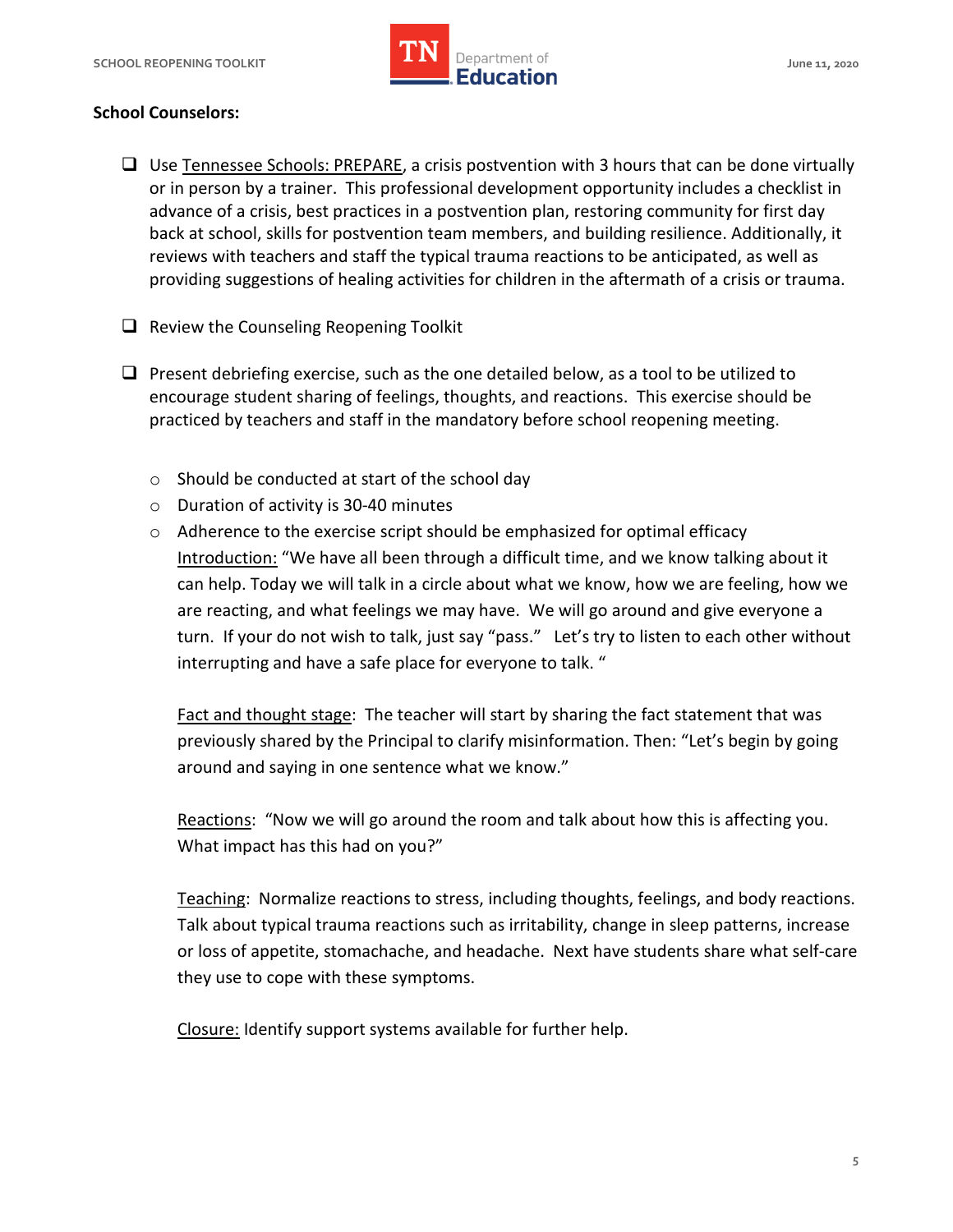

- $\Box$  Ensure all teachers and staff are aware of child abuse law pertaining to traditional and online learning environments and have received mandated reporter training.
	- $\circ$  Everyone in Tennessee is a mandated reporter under state law. Any person with reasonable cause to believe a child is being abused or neglected must, under the law, immediately report to the Tennessee Department of Children's Services or to local law enforcement either by calling 877-237-0004 or reporting online on the [secure site.](https://apps.tn.gov/carat/) More information on reporting and training can be found here.
- $\Box$  Create a communication channel through the school or district websites to share resources with families and students.
- $\Box$  Prepare a system to meet the needs of individual students through one-on-one or small group sessions with students during potential school closures or distance learning.

#### **Roles of Other School Based Mental Health Providers:**

 While all district staff play some role in addressing the nonacademic needs of students, there are specific roles that are trained to address the mental health needs of students. These roles act in conjunction with community mental health agencies in meeting the mental health needs of all students. In recognizing the resources in your system currently, you will enhance the services from the outside agencies.

#### *School Social Workers:*

- Consult and provide homebased interventions
- Case management
- Small group counseling

#### *School Nurses:*

- Health care coordination
- Student care/health plans

#### *School Psychologists:*

- Psychological assessment/evaluations
- Interpretation of evaluation results and educational recommendations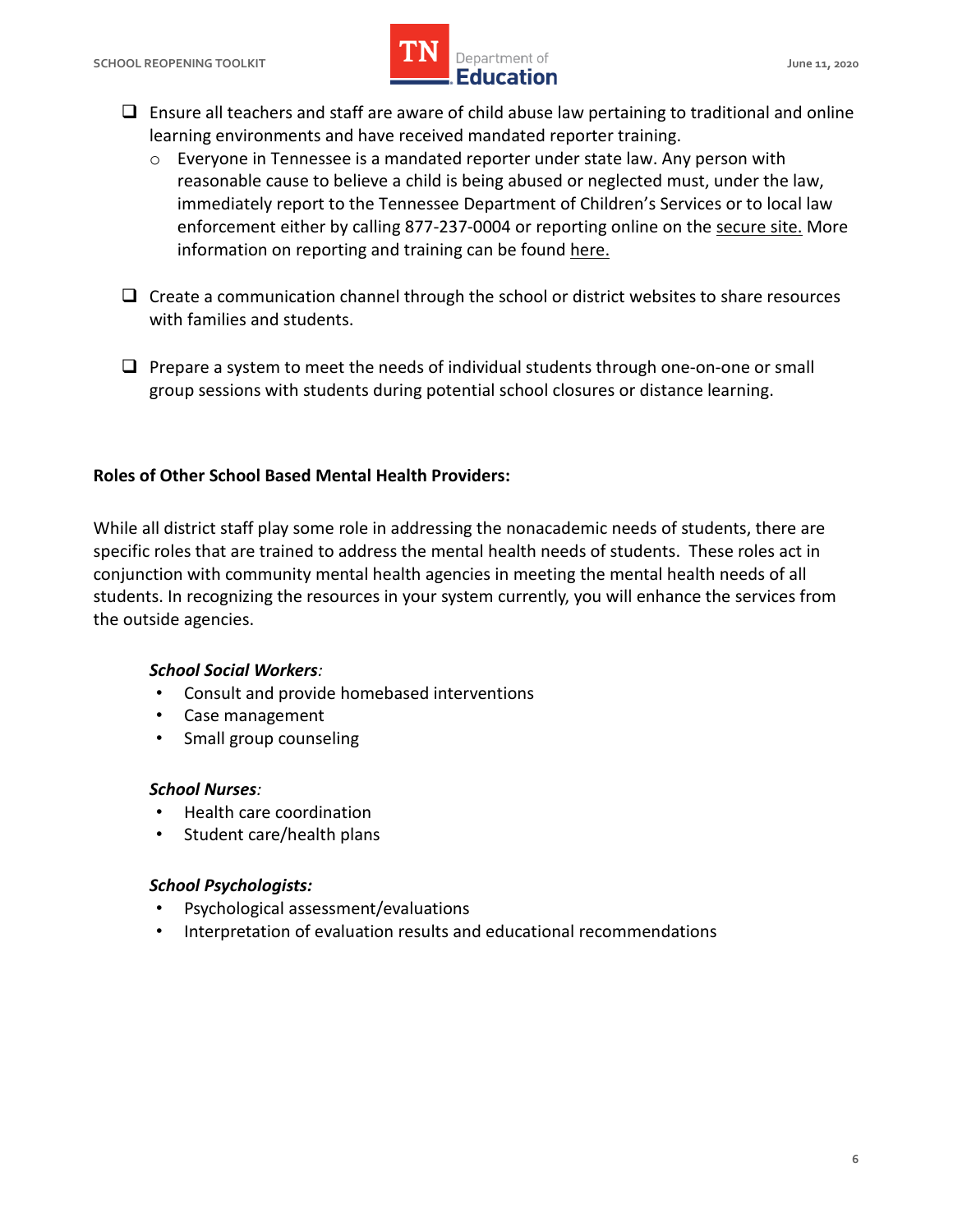

#### **Additional Reopening Considerations**

- $\Box$  Welcome and greet students as they enter the building, alongside checking their temperature and encouraging them to sanitize their hands. Relationships and routines matter.
- $\Box$  Keep start of the day routines such as pledge of allegiance, announcements, celebrations, etc.
- $\Box$  Teachers should be prepared to conduct the debriefing exercise (previously practiced in the mandatory before school reopening meeting) at start of the school day.
- $\Box$  Ensure health and wellness professionals (i.e. nurse, coordinated school health, school counselor, social worker, school psychologist, community mental and physical health) are present and visible to provide stabilizing presence for students and staff.
- appropriate either through increased sessions, referrals to community based mental health  $\Box$  Counselors and social workers should consider checking in on those students and families previously receiving services to assess current needs and determine if additional services are services or telehealth services.
- $\Box$  Conduct end of day staff meeting to review and evaluate reopening, determine areas of need and improvement, and identify students, and staff who may need additional assistance and support to adhere to COVID-19 precautions.
- $\Box$  Educate school community regarding nonprescription interventions such as handwashing and covering coughs and sneezes.
- $\Box$  Maintain supply of hand sanitizer (minimum 60% alcohol content) and sanitizing wipes for use where hand washing is not an option.
- $\Box$  Post [symptoms](https://www.cdc.gov/coronavirus/2019-ncov/downloads/COVID19-symptoms.pdf) of COVID-19 at primary access points.
- $\Box$  Avoid use of water fountains and shared play spaces such as sandboxes and ball pits.
- $\Box$  At least daily, sterilize student desks, doorknobs, light switches, playground and physical education equipment and other high touch and shared classroom items (i.e. pencil sharpener).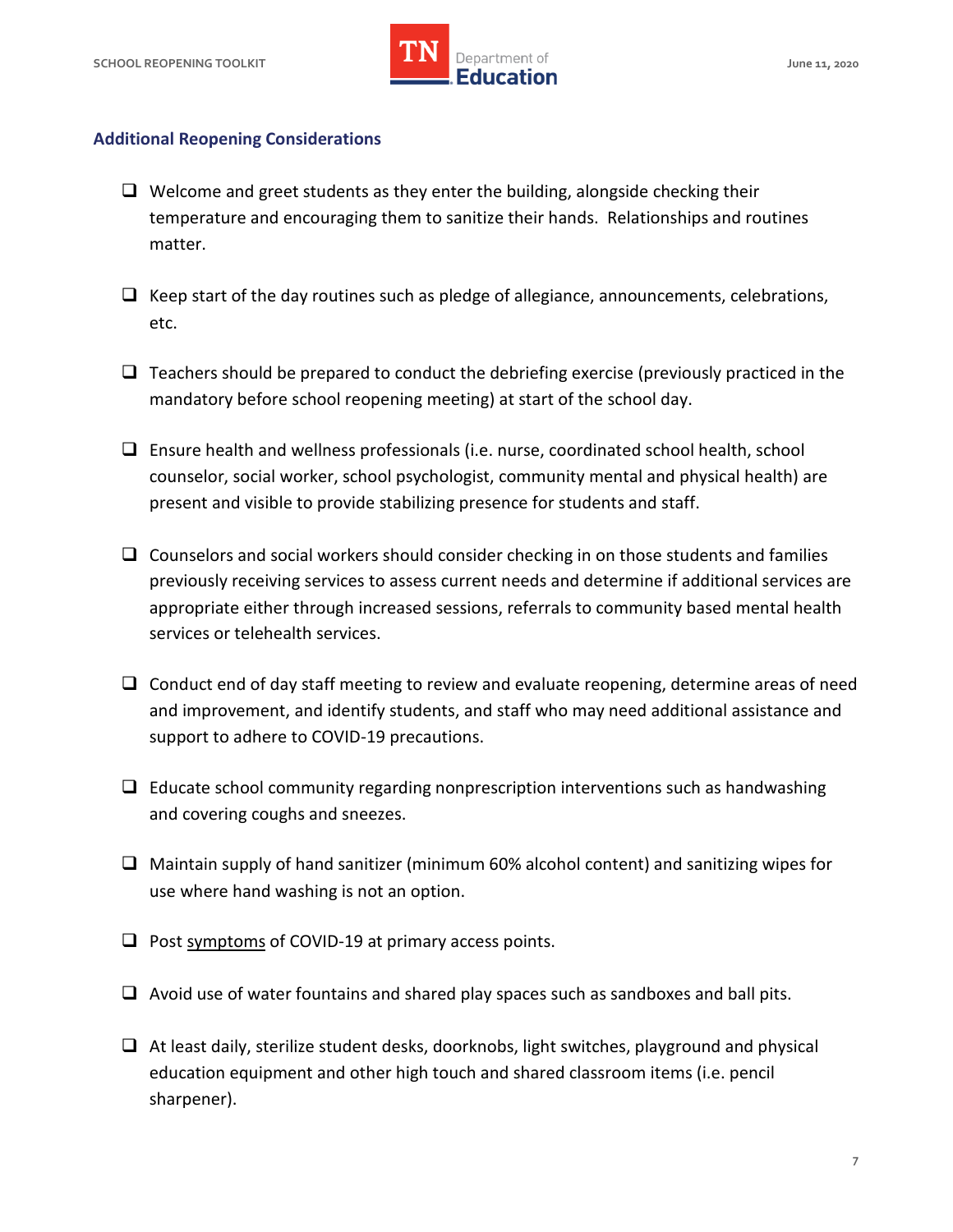

- $\Box$  Modify physical education activities to avoid participant contact.
- $\Box$  Prioritize cleanliness and discourage/prevent sharing of equipment such as band instruments.
- $\square$  Discourage sharing of personal items between staff and students.
- $\Box$  Provide daily health education announcements to assist in preventing spread of germs and illness.
- $\Box$  As feasible, utilize online assignment submissions instead of paper.
- $\Box$  Practice social distancing by limiting meetings and events that require close contact. Consider conducting virtually when possible, including parent and staff meetings.
- $\Box$  Designate staff member to remain current and report on Centers for Disease Control (CDC) and local health department updates. This person can work closely with the district's Coordinated School Health coordinator.
- $\Box$  Designate staff member to coordinate reporting procedures regarding staff and student absenteeism or illness.
- $\Box$  Provide resource list to staff of community physical and mental health resources and professionals. This can be done by working closely with the district's Coordinated School Health coordinator.
- $\Box$  Provide resources to school community members to assist parents and caregivers in determining when to keep a child home or seek additional health and wellness support services.
- $\Box$  Establish procedure for ensuring students and staff who either become ill or arrive with symptoms are sent home immediately.
- $\square$  Designate isolated area with minimal foot traffic to house student with presenting symptomatology until parent or caregiver can pick up. Limit all contact with others. Staff with presenting symptomatology should leave work environment immediately with minimal contact with others. Sanitize all contacted surfaces in accordance with CDC guidelines.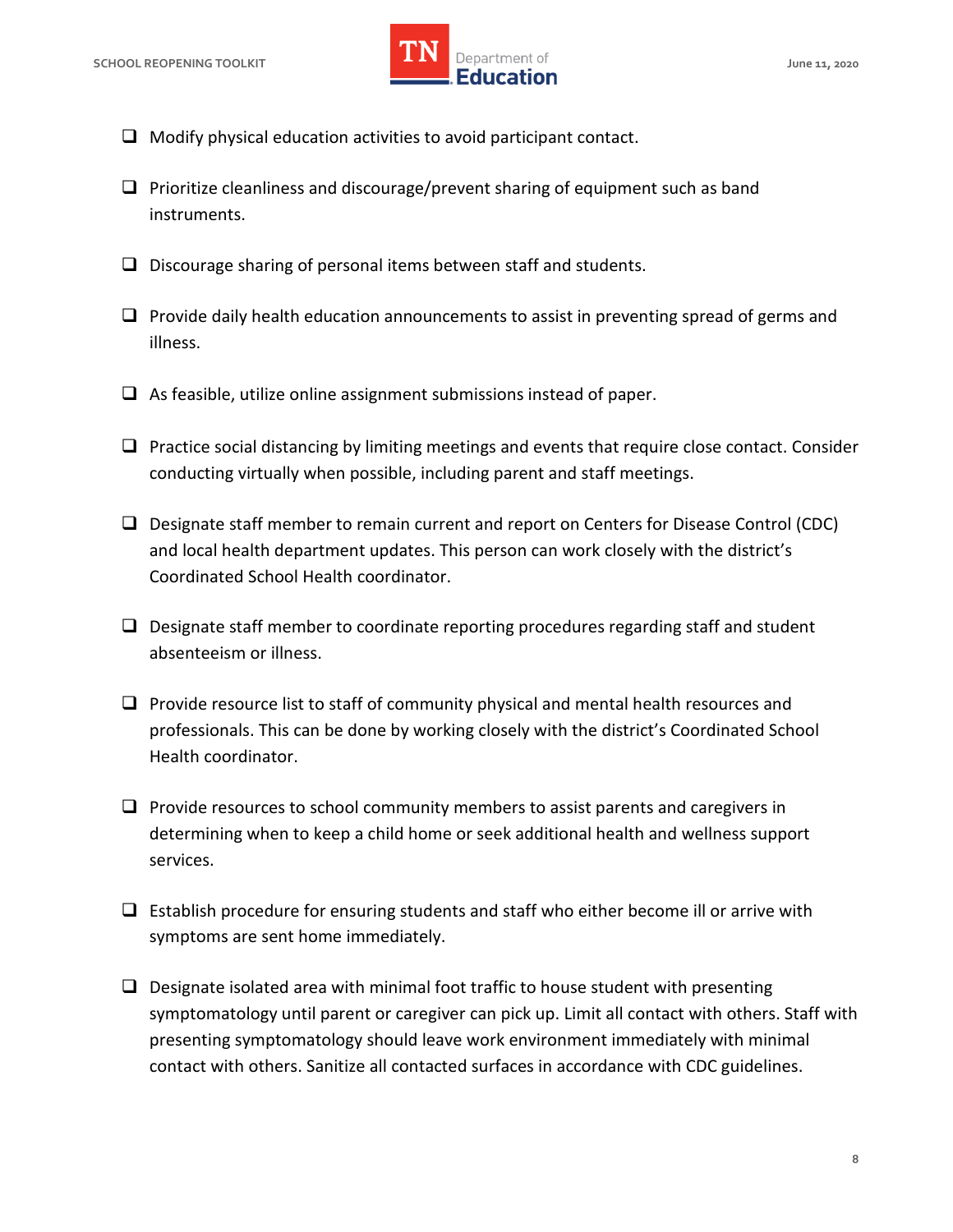# **SCHOOL REOPENING TOOLKIT SCHOOL ASSESSED ASSESSED AT A PROPERTY OF A SERVICE OF A SERVICE OF A SCHOOL AND A June 11, 2020 lightlerightlerightlerightlerightlerightlerightlerightlerightlerightlerightlerightlerightlerightlerightlerightlerightlerightlerightlerightlerightlerightlerightlerightlerightlerightlerightlerightlerightlerightlerightlerigh IMPLE Department of**

- $\Box$  Wear appropriate gloves and masks when it is reasonably anticipated there may be hand contact with droplets and when handling or touching contaminated items or surfaces. Wash hands immediately or as soon as feasible after removing gloves. Sanitize all touched surfaces.
- spatters, or droplets pose a hazard to the eye, nose, or mouth.  $\Box$  Wear appropriate face and eye protection when it is reasonably anticipated splashes, sprays,
- $\Box$  Immediately dispose of used gloves. Do not reuse.
- $\Box$  Ensure personally identifiable student information is kept confidential in accordance with [FERPA.](https://www2.ed.gov/policy/gen/guid/fpco/ferpa/index.html)
- $\Box$  Provide and reinforce consistent [messaging](https://www.cdc.gov/coronavirus/2019-ncov/downloads/sick-with-2019-nCoV-fact-sheet.pdf) regarding the importance of personnel and students to remain at home if they are sick or have been caring for someone sick.

# **III. Best Practices**

# **Health and Wellness**

# **Communicable and infectious disease plan:**

- Review your district's and school's communicable and infectious diseases plan
- Review current plan to identify potential changes and updates in conjunction with local health department and other relevant community partners
- **IMPLEMENT COVID-19 guidance is applicable to current COVID-19 guidance**

# **Medical terminology:**

- Review and identify potentially confusing or hard-to-understand medical terminology
- Translate medical information for staff and school community
- Collaborate with instructors whose curriculum includes health components to ensure information is understandable and grade-level appropriate

# **Psychological first aid:**

# **What Is Psychological First Aid for Schools?**

 Psychological First Aid for Schools (PFA-S) is an evidence-informed intervention model to assist students, families, school personnel, and school partners in the immediate aftermath of an emergency. PFA-S is designed to reduce the initial distress caused by emergencies, and to foster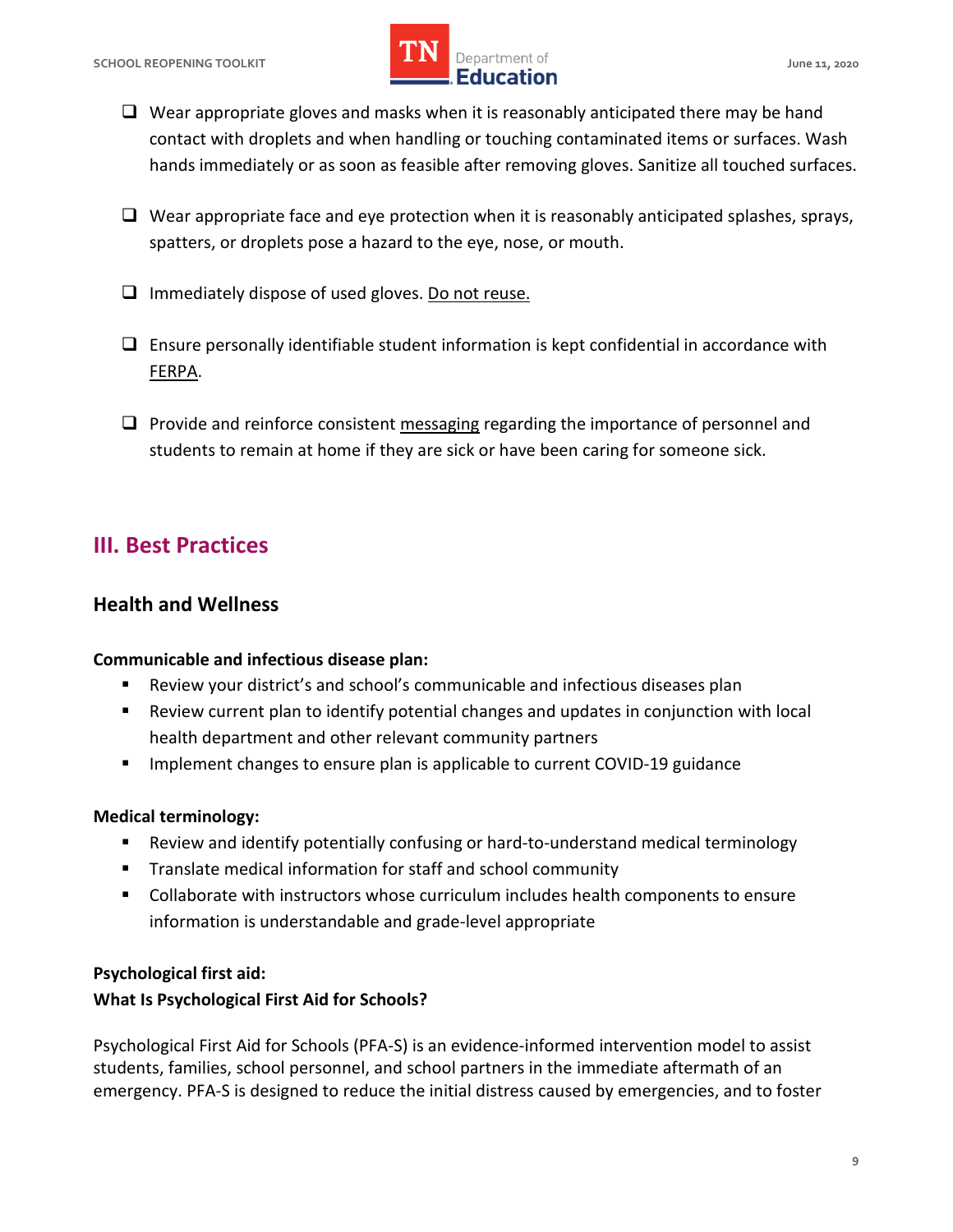

 short- and long-term adaptive functioning and coping. The principles and techniques of PFA-S meet five basic standards. They are:

- Consistent with research evidence on risk and resilience following trauma
- Respectful of and consistent with the school administration of the academic setting, school culture, and the behavior (code of conduct) of students
- **Applicable and practical in field settings**
- **Appropriate for developmental levels across the lifespan**
- Delivered in a culturally-informed and flexible manner

 PFA-S assumes that students and staff members may experience a broad range of early reactions (e.g. physical, cognitive, psychological, behavioral, spiritual) following an emergency. Some of these reactions can cause distress that interferes with adaptive coping, but support from informed, compassionate, and caring professionals can help students and staff members recover from these reactions. PFA-S has the potential to mitigate the development of severe mental health problems or long-term difficulties in recovery by identifying individuals who may need additional services and linking them to such services as needed.

### **Restoring a sense of safety and comfort:**

 Restoring a sense of safety and providing physical and emotional comfort in the immediate aftermath of a crisis can assist in reducing distress and worry for students and staff. When individuals have a sense of predictability, they tend to regain a feeling of security and control.

Recommendations:

- Address immediate needs and concerns to reduce fear and anxiety
- Answer questions in a calm, factual, and reassuring manner
- **Support and model adaptive coping**
- **Provide consistent messaging and immediately address misinformation**
- **Ensure information is accurate and up to date**

#### **Coping:**

 Encourage and promote effective coping strategies to reduce stress and improve overall functioning through implementation of the following strategies:

- **Encourage employees and students to take breaks from watching, reading, or listening to** news stories about COVID-19, including social media if they are feeling overwhelmed or distressed
- Returning to regular schedules and routines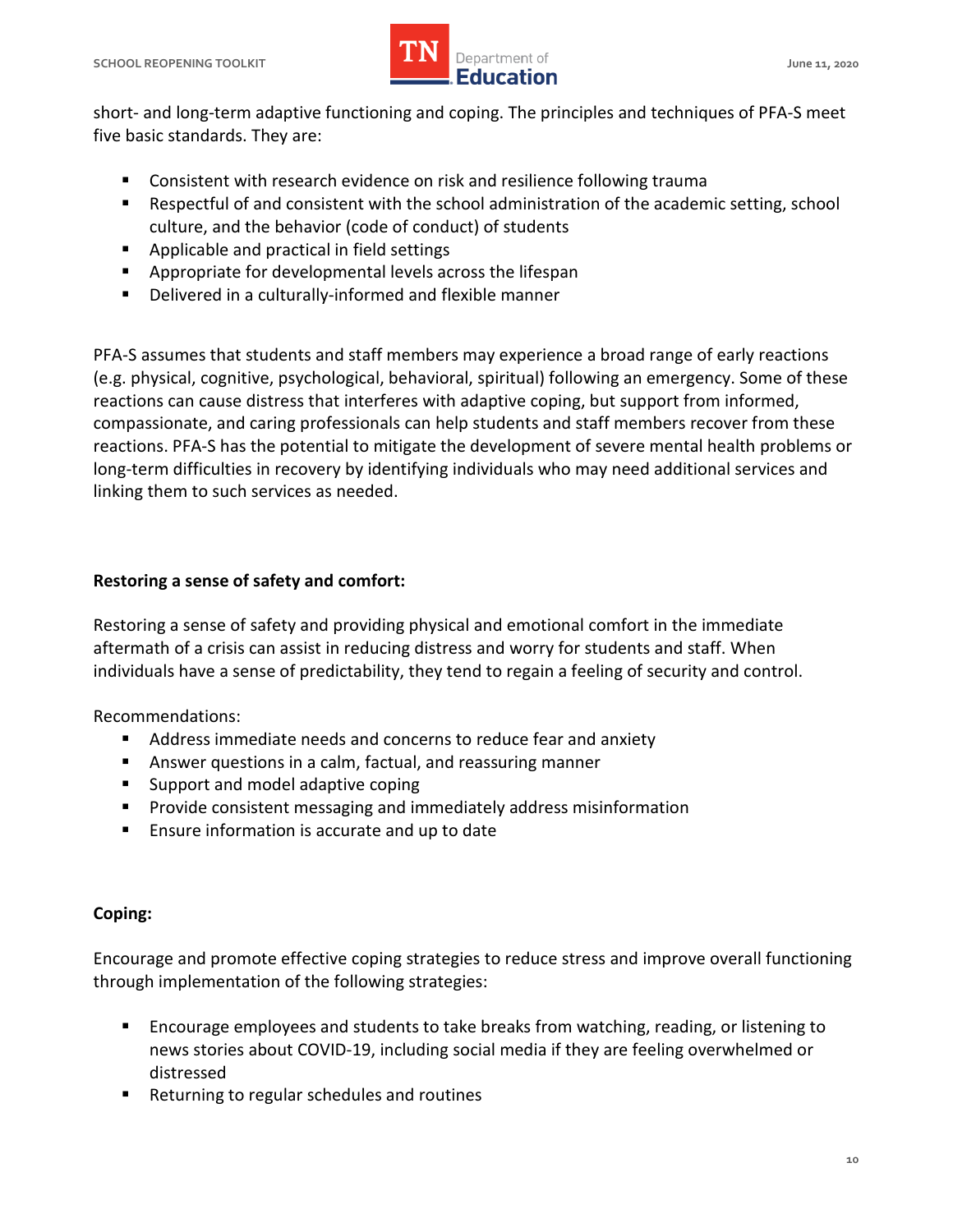

- Seek support through friends, staff members, counselor, or support group
- **Engage in enjoyable activities with family and friends**
- Self-care in terms of healthy eating, adequate sleep, and exercise
- **Listening to music**
- **Staying informed**
- Participate in sports and hobbies
- Self-reassurance regarding feelings; use of calming self-talk
- **Practicing relaxation; take regular breaks**
- Keeping a journal
- **IDED IDENT** Identification of practical, immediate steps for situation management
- Utilization of past successful coping mechanisms

#### **Building resilience:**

 Individuals who exhibit resilient characteristics after a public emergency are more likely to experience a favorable recovery and demonstrate the following characteristics:

- Optimism or a belief things will turn out as well as can be expected
- Confidence that life is predictable
- Self-efficacy or a belief they can achieve their goals
- Belief in the benevolence of others (willingness to help)
- **Positive self-talk or beliefs (i.e., "I have gotten through tough situations before, and I can get** through this)
- **K** Knowledge they have the resources they need such as emotional support from others, money for essential expenses, and access to services
- Ability and willingness to assist others

For more information and resources on child trauma can be found at the National Child Traumatic [Stress Network.](https://www.nctsn.org/)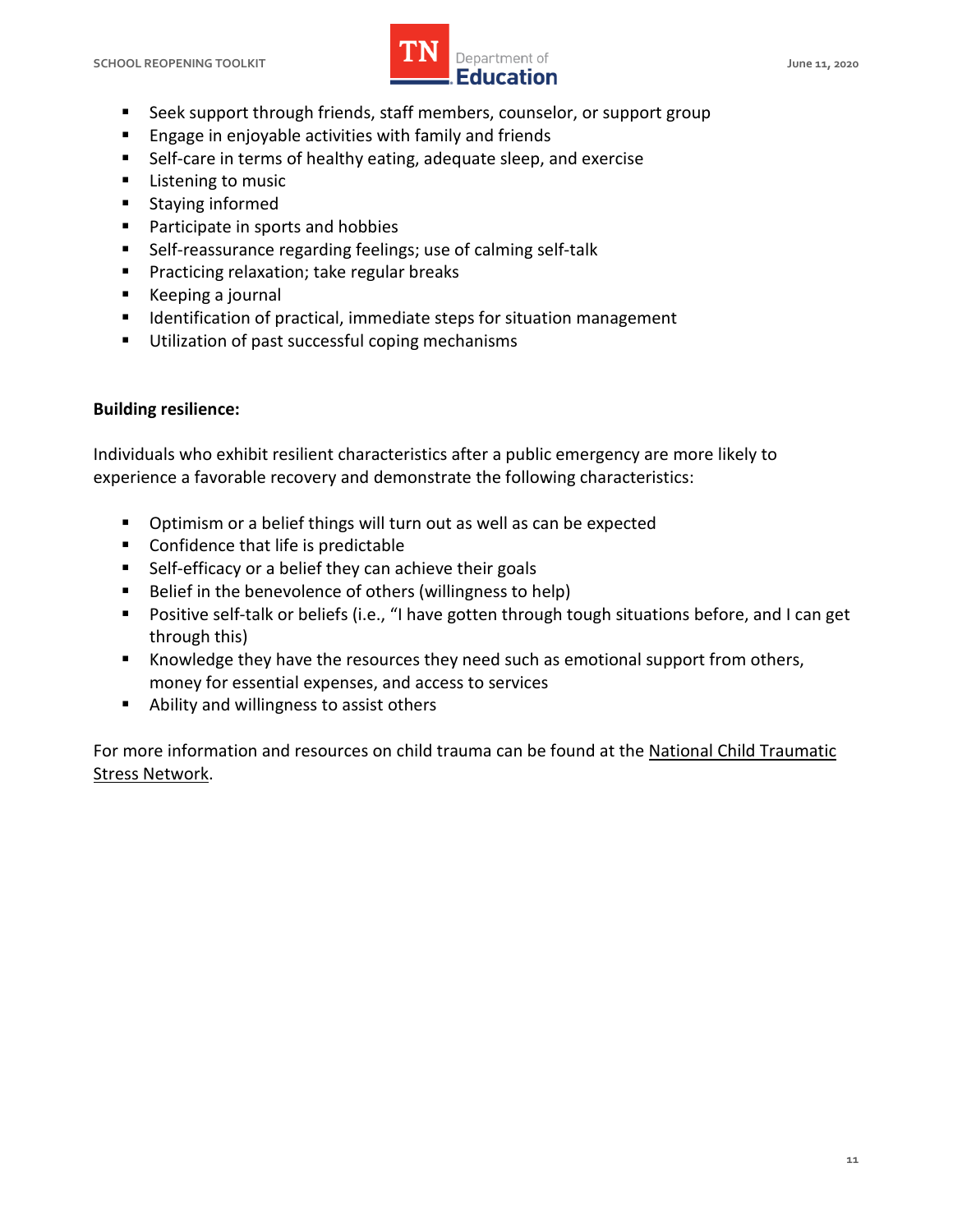

# **IV. Recommended Schedules and Procedures**

Below are a checklist and templates to assist in communicating schedules and procedures.

#### **Checklist for Promoting Health and Hygiene:**

- $\Box$  Wash hands frequently with soap and water for a minimum of 20 seconds.
- $\Box$  Avoid close contact with people who are sick.
- $\Box$  Stay home if you are sick.
- $\Box$  Cover your cough or sneeze into your elbow or a tissue. Wash hands immediately with soap and water.
- $\Box$  Avoid touching your eyes, nose, and mouth. If contact occurs, wash hands immediately with soap and water.
- $\Box$  If soap is not available, use hand sanitizer containing 60-95% alcohol, covering all hand surfaces and rubbing together until dry.
- $\square$  [Clean and disinfect](https://www.cdc.gov/coronavirus/2019-ncov/community/disinfecting-building-facility.html) frequently touched objects and surfaces using EPA-registered [disinfectant.](https://www.epa.gov/pesticide-registration/list-n-disinfectants-use-against-sars-cov-2)
- $\Box$  Ensure vaccines are current.
- $\Box$  Promote and role model non-contact greeting methods.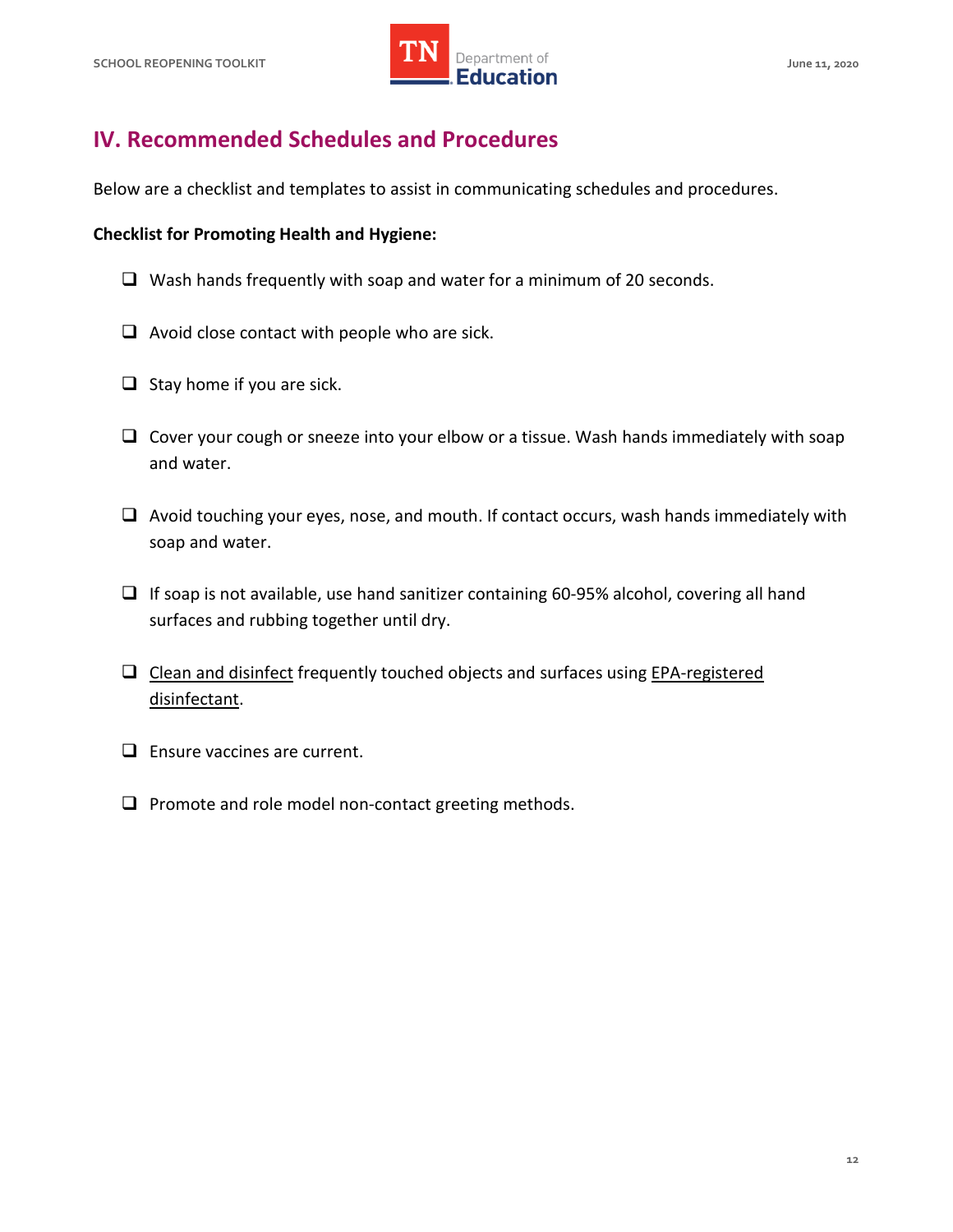

# **V. Resource List**

#### [Mobile Crisis Services](https://www.tn.gov/behavioral-health/need-help/crisis-services/mobile-crisis-services.html)

 A 24/7/365 response team for those who are experiencing a mental health emergency. Agencies providing mobile crisis services:

#### **EAST TENNESSEE**

#### **Cherokee Health Systems**

 815 West Fifth North Street Morristown, TN 37814 423-586-5074 or 800-826-6881 Counties: Claiborne, Cocke, Grainger, Hamblen, Jefferson, Union

#### **Frontier Health**

 1167 Spratlin Park Drive Gray, TN 37615 423-467-3600 or 877-928-9062 Counties: Carter, Greene, Hancock, Hawkins, Johnson, Sullivan, Unicoi, Washington

#### **Ridgeview Psychiatric Hospital & Center**

 240 West Tyrone Rd. Oak Ridge, TN 37830 865-482-1076 or 800-870-5481 Counties: Anderson, Campbell, Morgan, Roane, Scott

#### **Helen Ross McNabb**

 201 W. Springdale Ave Knoxville, TN 37917 865-637-9711 or 865-539-2409 Counties: Blount, Knox, Loudon, Monroe, Sevier

#### **Volunteer Behavioral Health Care System**

 413 Spring Street Chattanooga, TN 37405 Counties: Bledsoe, Bradley, Cannon, Clay, Cumberland, DeKalb, Fentress, Grundy, Hamilton, Jackson, Macon, Marion, McMinn, Meigs, Overton, Pickett, Putnam, Polk, Rhea, Rutherford, Sequatchie, Smith, Sumner, Trousdale, Van Buren, Warren, White, Williamson, Wilson 800-704-2651

#### **MIDDLE TENNESSEE**

 Centerstone P. O. Box 40406 Nashville, TN 37204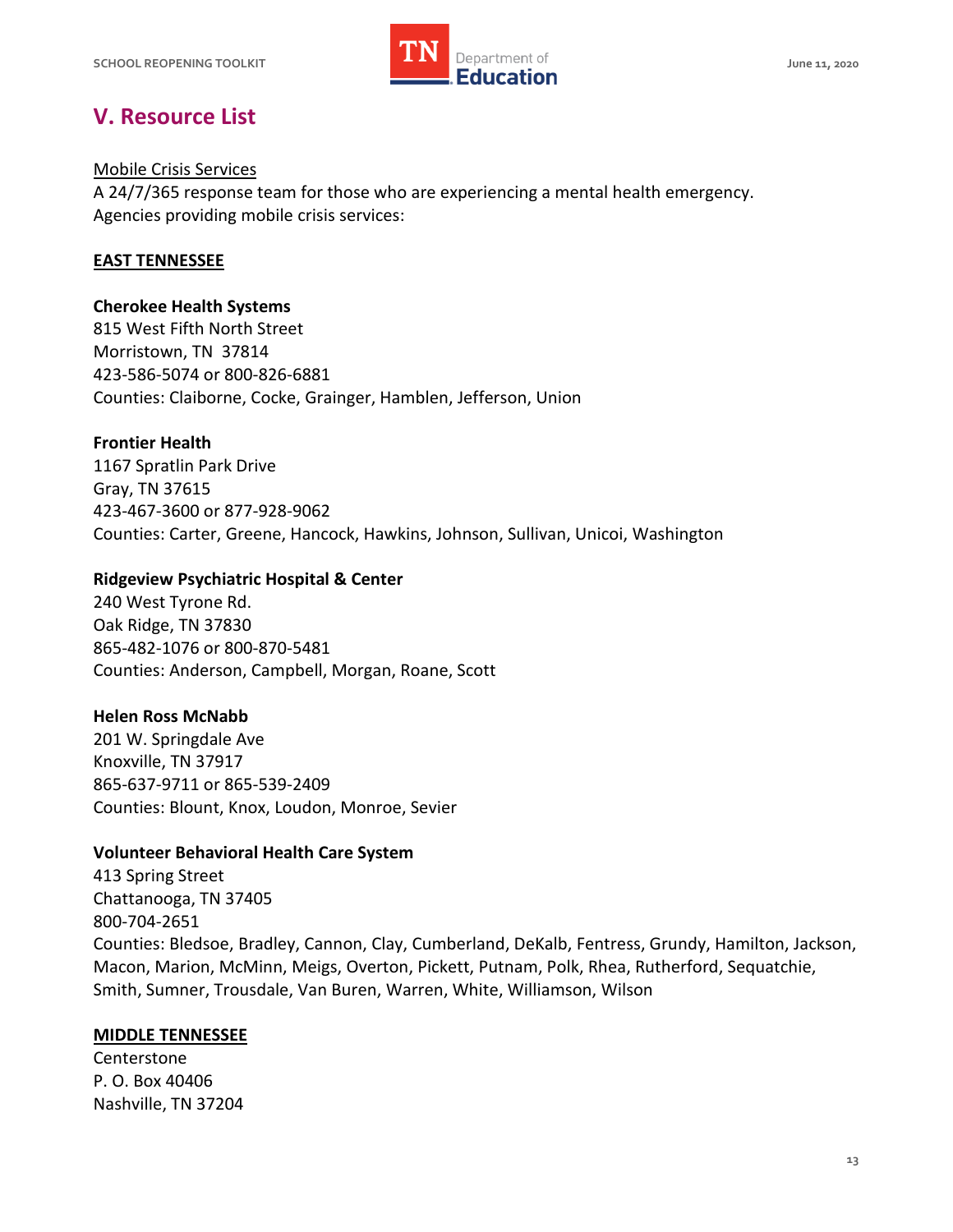

#### 615-463-6600 or 800-681-7444

 Counties: Bedford, Cheatham, Coffee, Dickson, Franklin, Giles, Hickman, Houston, Humphreys, Lawrence, Lewis, Lincoln, Marshall, Maury, Montgomery, Moore, Perry, Robertson, Stewart, Wayne

#### **Mental Health Cooperative**

 275 Cumberland Bend Nashville, TN 37228 615-726-3340 or 615-726-0125 County: Davidson

#### **Volunteer Behavioral Health Care System**

 413 Spring Street Chattanooga, TN 37405 Counties: Bledsoe, Bradley, Cannon, Clay, Cumberland, DeKalb, Fentress, Grundy, Hamilton, Jackson, Macon, Marion, McMinn, Meigs, Overton, Putnam, Pickett, Polk, Rhea, Rutherford, Sequatchie, Smith, Sumner, Trousdale, Van Buren, Warren, White, Williamson, Wilson 800-704-2651

#### **WEST TENNESSEE**

#### **Carey Counseling Center**

 408 Virginia Street Paris, TN 38242 731-642-0521 or 800-353-9918 Counties: Benton, Carroll, Gibson, Henry

#### **Pathways of Tennessee**

 238 Summar Drive Jackson, TN 38301 800-587-3854 or 800-372-0693 Counties: Crockett, Dyer, Haywood, Henderson, Lake, Madison, Obion, Weakley

#### **Professional Care Services**

 1997 Hwy. 51 S. Covington, TN 38019 901-476-8967 or 800-353-9918 Counties: Fayette, Lauderdale, Tipton

#### **Quinco Community Mental Health Center**

 10710 Old Highway 64 West Bolivar, TN 38008 731-658-6113 or 800-467-2515 Counties: Chester, Decatur, Hardin, Hardeman, McNairy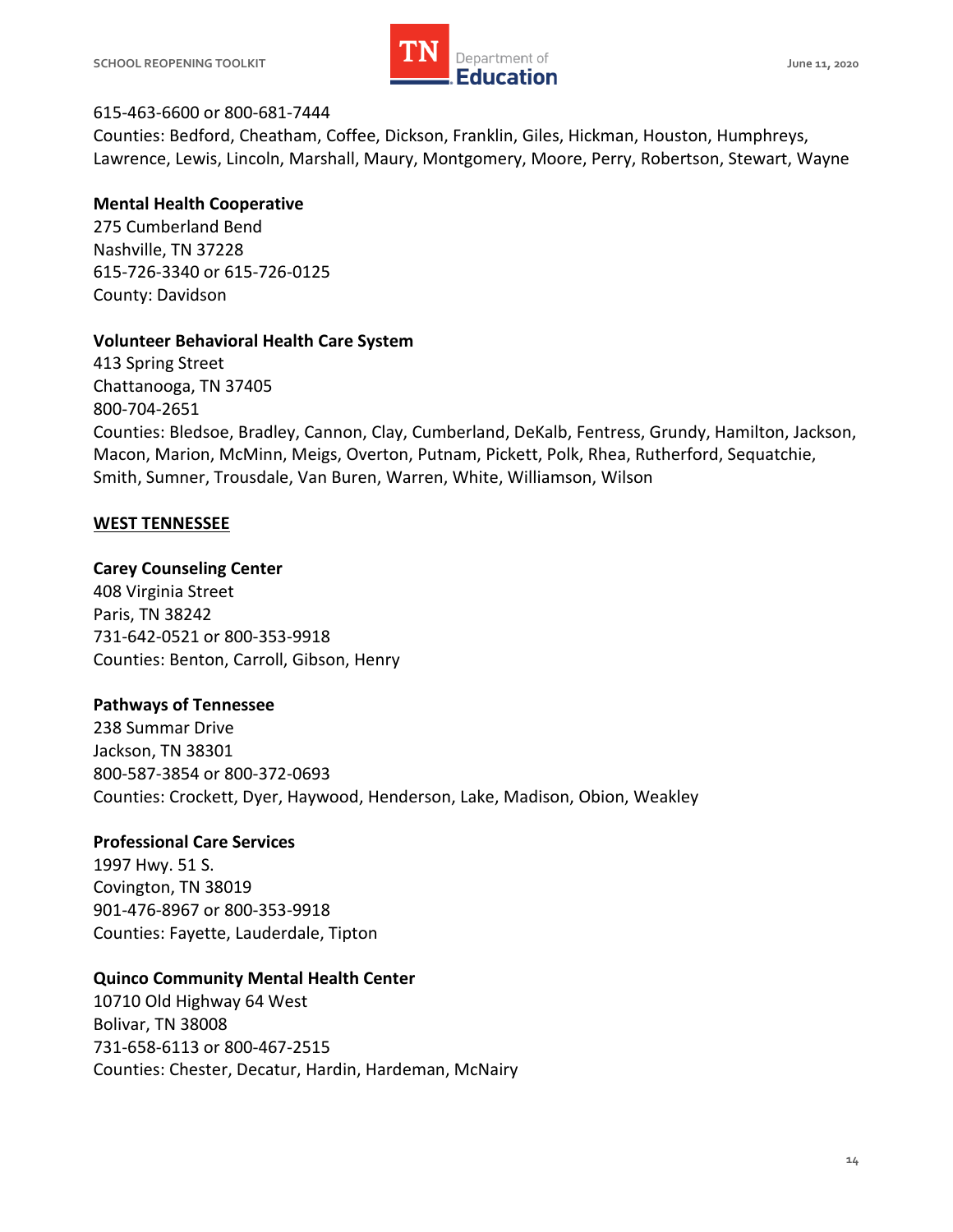

## **Alliance Healthcare Services**

 951 Court Avenue Memphis, TN 38103 901-577-9400 or 901-577-9400 County: Shelby

## [Tennessee Association of Mental Health Organizations \(TAMHO\)](https://www.tamho.org/#services)

 Provides statewide list of behavioral health services by counties. Click on the link below and then click on counties to access services in your district.

 [Tennessee Department of Mental Health and Substance Abuse Services](https://www.tn.gov/behavioral-health/children-youth-young-adults-families.html)  Help line for securing mental health services in your area: 1-800-560-5767

 [Substance Abuse and Mental Health Services Administration](https://findtreatment.samhsa.gov/locator?sAddr=37205&submit=Go--)  This resource brings up a map that locates resources in your area in mental health services, substance abuse services and health care centers

[Talking to Children about COVID-19](https://www.nasponline.org/resources-and-publications/resources-and-podcasts/school-climate-safety-and-crisis/health-crisis-resources/talking-to-children-about-covid-19-(coronavirus)-a-parent-resource) 

 Information from the National Association of School Psychologists on helping children cope with changes resulting from COVID-19

#### [Tennessee PREPARE: Response and Recovery](https://www.tn.gov/content/dam/tn/education/safety/safe_sch/prepare_manual.pdf)

 Program to assist districts and schools in advancing the response and recovery portions of their emergency management plans. This manual includes planning and guidance on restoring community on the first days back to school, typical trauma responses by developmental age, typical trauma reactions, and many other resources.

# [Responding to COVID-19: Brief Action Steps for School Crisis Response Teams](https://www.nasponline.org/resources-and-publications/resources-and-podcasts/school-climate-safety-and-crisis/health-crisis-resources/responding-to-covid-19brief-action-steps-for-school-crisis-response-teams)

 Information from the National Association of School Psychologists on action steps that can be taken by school crisis response teams to respond to COVID-19

 [Preparing for Infectious Disease Epidemics: Brief Tips for School Mental Health](https://www.nasponline.org/resources-and-publications/resources-and-podcasts/school-climate-safety-and-crisis/health-crisis-resources/preparing-for-infectious-disease-epidemics-brief-tips-for-school-mental-health-professionals)  Information from the National Association of School Psychologists on tips that school mental health professionals can do to prepare for responding to COVID-19 and other pandemic illnesses

# [Preparing for a Pandemic Illness: Guidelines for School Administrators and School Crisis Response](https://www.nasponline.org/resources-and-publications/resources-and-podcasts/school-climate-safety-and-crisis/health-crisis-resources/preparing-for-a-pandemic-illness-guidelines-for-school-administrators-and-school-crisis-response-teams)  [Teams](https://www.nasponline.org/resources-and-publications/resources-and-podcasts/school-climate-safety-and-crisis/health-crisis-resources/preparing-for-a-pandemic-illness-guidelines-for-school-administrators-and-school-crisis-response-teams)

 Information from the National Association of School Psychologists for school administrators and school crisis response teams to prepare for pandemic illnesses outbreaks

#### [Countering Coronavirus Stigma and Racism: Tips for Teachers and Other Educators](https://www.nasponline.org/resources-and-publications/resources-and-podcasts/school-climate-safety-and-crisis/health-crisis-resources/countering-coronavirus-stigma-and-racism-tips-for-teachers-and-other-educators)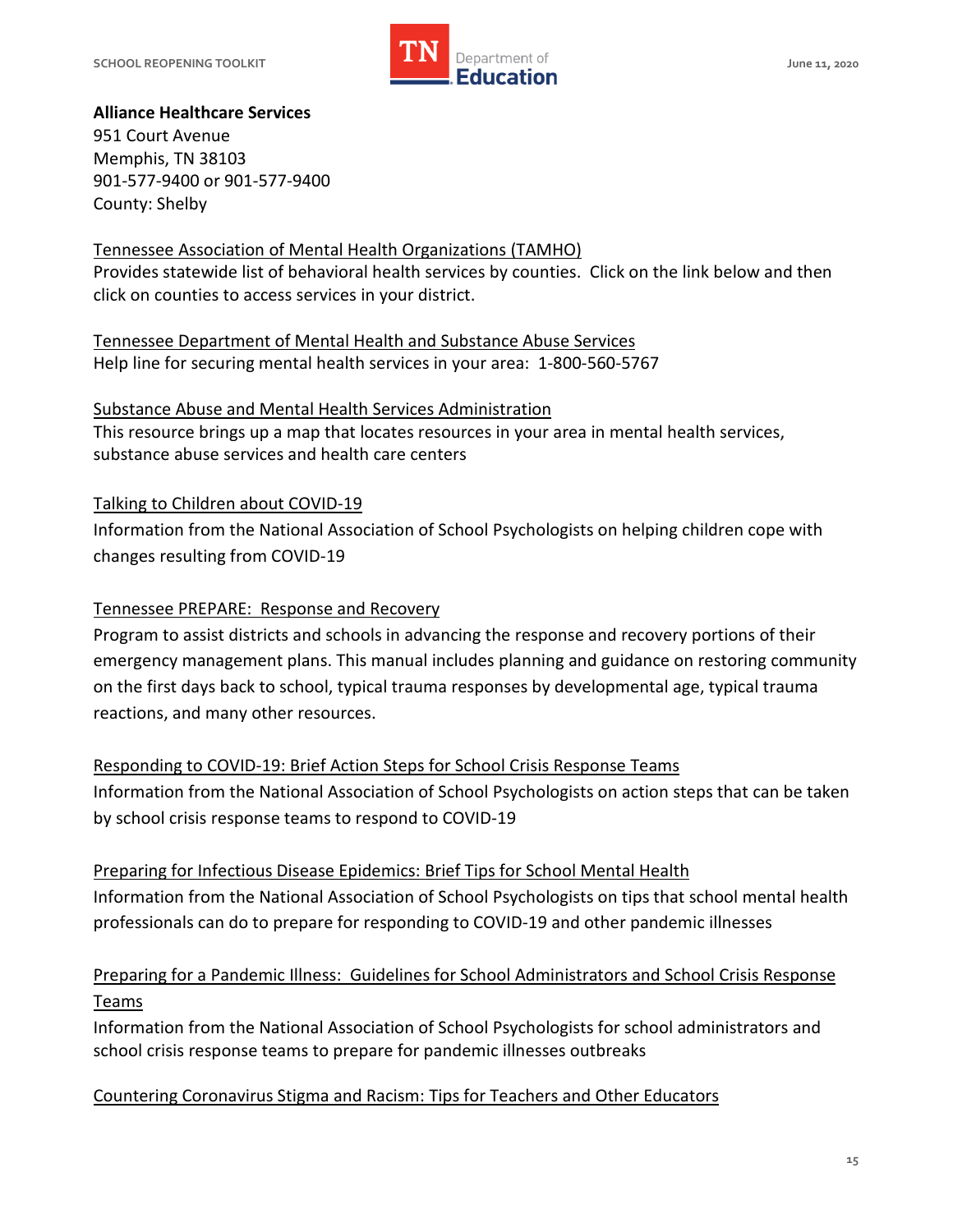

 Information from the National Association of School Psychologists on tips for teachers and other educators to counter coronavirus stigma and racism

[Mental Health Considerations during the COVID-19 Outbreak](https://www.who.int/docs/default-source/coronaviruse/mental-health-considerations.pdf) 

 World Health Organization's mental health and psychosocial considerations during the COVID-19 outbreak

# **Stress and Coping**

 Centers for Disease Control and Prevention resources on stress and coping during the outbreak of COVID-19

# [Talking with Children: Tips for Caregivers, Parents, and Teachers during Infectious Disease Outbreaks](https://store.samhsa.gov/product/Talking-With-Children-Tips-for-Caregivers-Parents-and-Teachers-During-Infectious-Disease-Outbreaks/PEP20-01-01-006)  [\(English\)](https://store.samhsa.gov/product/Talking-With-Children-Tips-for-Caregivers-Parents-and-Teachers-During-Infectious-Disease-Outbreaks/PEP20-01-01-006)

 Substance Abuse and Mental Health Services Administration's English version of tips for caregivers, parents, and teachers during infectious disease outbreaks for talking with children

 [Talking with Children: Tips for Caregivers, Parents, and Teachers during Infectious Disease](https://store.samhsa.gov/product/Talking-With-Children-Tips-for-Caregivers-Parents-and-Teachers-During-Infectious-Disease-Outbreaks-Spanish-/SMA14-4886SPANISH)  [Outbreaks \(Spanish\)](https://store.samhsa.gov/product/Talking-With-Children-Tips-for-Caregivers-Parents-and-Teachers-During-Infectious-Disease-Outbreaks-Spanish-/SMA14-4886SPANISH) 

 Substance Abuse and Mental Health Services Administration's Spanish version of tips for caregivers, parents, and teachers during infectious disease outbreaks for talking with children

# [Coping with Stress during Infectious Disease Outbreaks](https://store.samhsa.gov/product/Coping-with-Stress-During-Infectious-Disease-Outbreaks/sma14-4885)

 Substance Abuse and Mental Health Services Administration's fact sheet providing tips for coping with stress during an infectious disease outbreak

 [Taking Care of Your Behavioral Health during an Infectious Disease Outbreak \(English\)](https://store.samhsa.gov/product/Taking-Care-of-Your-Behavioral-Health-During-an-Infectious-Disease-Outbreak/sma14-4894)  Substance Abuse and Mental Health Services Administration's English version fact sheet explaining social distancing, quarantine, and isolation in the event of an infectious disease outbreak

# [Taking Care of Your Behavioral Health: Tips for Social Distancing, Quarantine, and Isolation during an](https://store.samhsa.gov/product/Taking-Care-of-Your-Behavioral-Health-Tips-for-Social-Distancing-Quarantine-and-Isolation-During-an-Infectious-Disease-Outbreak-Spanish-Version-/SMA14-4894SPANISH)  [Infectious Disease Outbreak \(Spanish\)](https://store.samhsa.gov/product/Taking-Care-of-Your-Behavioral-Health-Tips-for-Social-Distancing-Quarantine-and-Isolation-During-an-Infectious-Disease-Outbreak-Spanish-Version-/SMA14-4894SPANISH)

 Substance Abuse and Mental Health Services Administration's Spanish version fact sheet explaining social distancing, quarantine, and isolation in the event of an infectious disease outbreak

 [Parent/Caregiver Guide to Helping Families Cope with the Coronavirus Disease 2019](https://www.nctsn.org/resources/parent-caregiver-guide-to-helping-families-cope-with-the-coronavirus-disease-2019)  The National Child Traumatic Stress Network's parent/caregiver guide for helping families cope with the COVID-19 outbreak

 [National Association of Social Workers Coronavirus Practice](https://www.socialworkers.org/Practice/Infectious-Diseases/Coronavirus)  Resources to support social workers in their role in preventing the spread of COVID-19 while ensuring access to services

 [Considerations for School Nurses Regarding Care of Students and Staff that Become Ill at School or](https://higherlogicdownload.s3.amazonaws.com/NASN/3870c72d-fff9-4ed7-833f-215de278d256/UploadedImages/PDFs/03182020_NASN_Considerations_for_School_Nurses_Regarding_Care_of_Students_and_Staff_that_Become_Ill_at_School_or_Arrive_Sick.pdf)  [Arrive Sick](https://higherlogicdownload.s3.amazonaws.com/NASN/3870c72d-fff9-4ed7-833f-215de278d256/UploadedImages/PDFs/03182020_NASN_Considerations_for_School_Nurses_Regarding_Care_of_Students_and_Staff_that_Become_Ill_at_School_or_Arrive_Sick.pdf)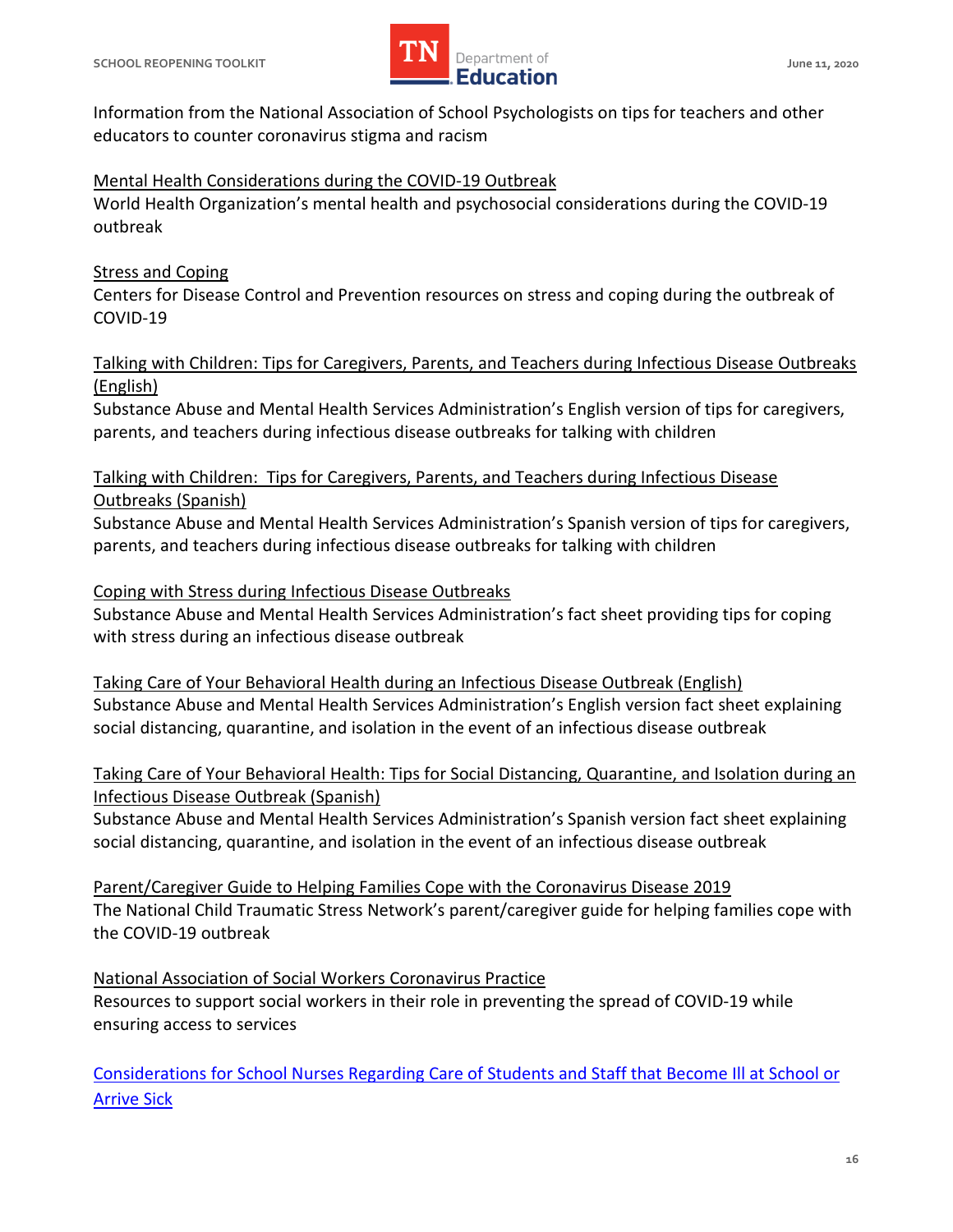

 When schools reopen, there are key activities that school nurses should be focused on related to COVID-19, specifically regarding the care of students and staff that become ill at school or arrive sick

#### [Interim Guidance for Administrators of US K-12 Schools and Child Care Programs](https://www.cdc.gov/coronavirus/2019-ncov/community/schools-childcare/guidance-for-schools.html)

 This interim guidance is intended for administrators of public and private child care programs and K-12 schools and will help schools, child care programs and their partners understand how to help prevent the transmission of COVID-19 within their communities and facilities

#### **American Academy of Pediatrics COVID-19**

 The American Academy of Pediatrics members dedicate their efforts and resources to the health, safety and well-being of children, adolescents and young adults both at school and at home. Current information and resources on COVID-19 can be found here for all students and their families

### Handwashing and Hand Sanitizer Use at Home, at Play, and Out and About

 This CDC factsheet will help in knowing when to clean your hands and which method to use that will give the best chance at preventing illness

## Pandemic Flu Checklist: K-12 School Administrators

 The CDC recommends this resource, which is applicable to COVID-19, for school administrators. Consult with your school nurse regarding what is currently in the school's response plan and what recommendations they propose to include

## [Teaching Children and Families Regarding COVID-19](https://higherlogicdownload.s3.amazonaws.com/NASN/3870c72d-fff9-4ed7-833f-215de278d256/UploadedImages/PDFs/03182020_NASN_Teaching_Children_and_Families_Regarding_COVID-19.pdf)

 This document includes resources for ensuring students and families receive accurate information when explaining what COVID-19 is, how to prevent it and why communities had to close schools and businesses

Universal Resources:

- [The National Child Traumatic Stress Network](https://www.nctsn.org/resources/addressing-race-and-trauma-classroom-resource-educators)
- [Tennessee Commission on Children & Youth Building Strong Brains](https://www.tn.gov/content/dam/tn/dcs/documents/health/aces/building-strong-brains-tn/Building%20a%20Trauma%20Informed%20System%20of%20Care%20Toolkit.pdf)
- [National Association of School Psychologists](https://www.nasponline.org/resources-and-publications/resources-and-podcasts/covid-19-resource-center/crisis-and-mental-health-resources)
- [National Center for School Crisis & Bereavement](https://www.schoolcrisiscenter.org/resources/teacher-training-modules/)
- Thriving Schools
- TDOE Trauma Informed Discipline Best Practices

Wellness & Self-Care Resources:

- Pure Edge
- [Happy Teacher Revolution](https://www.happyteacherrevolution.com/)